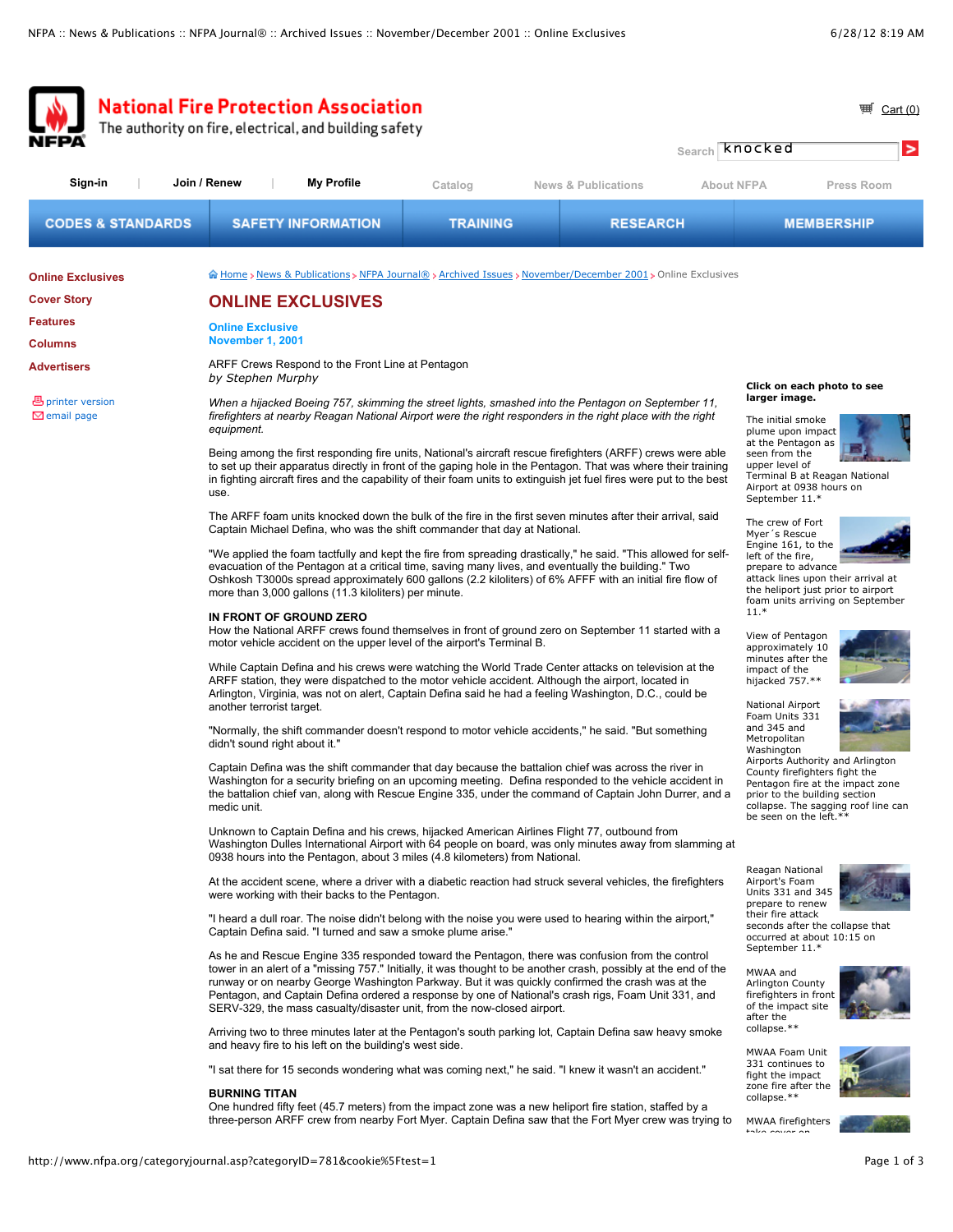take cover on Washington Boulevard during an evacuation for an unidentified aircraft in the vicinity.\*\*

In the early afternoon of September 12, a view of the devastation at the

Pentagon impact site after complete extinguishment of the fire.\*

Fort Myer Fire Department's Foam Unit 161, a 2001 E-One Titan, sits



destroyed among civilian vehicles and scattered debris next to the Pentagon heliport fire station.\*

Firefighters at the Reagan National Airport ARFF Station slept anywhere they could on the morning of September 12. Firefighter



Technician Randy Baum sleeps on the apparatus bay floor at 0530 hours. Deputy Fire Marshal J. David Norris finds a chair as Battalion Chief Arnold Hutchinson and Firefighter Technician Ralph Cornell prepare for deployment to the Pentagon.\*

\* Photo: Fire Captain Michael Defina, MWAA

\*\* Photo: Assistant Fire Marshal Charles Burroughs, Metropolitan Washington Airports Authority (MWAA)

fight the Pentagon fire with their disabled new E-One Titan. Its back end was on fire, having been parked against the building with the front end facing the heliport.

One of the Fort Myer firefighters had been inside the station watching the World Trade Center events on television and the other two were outside when they saw the 757 roaring toward them. Suffering minor burns and injuries as they dove for cover, they tried unsuccessfully to start their burning rig, which was soon a total loss. (The U.S. Army has since replaced it with a new Titan.)

Captain Defina drove onto the heliport and directed Foam Unit 331 to set up there, where Fort Myer Rescue Engine161 had established a hydrant water supply. The only other firefighting apparatus he saw on the west side was Arlington County's Engine and Truck 105 on the far north end. Their crews went into the building to conduct search and rescue.

While Foam Unit 331 hit the fire with foam from its roof and bumper turrets, Rescue Engine 335's fourperson crew used hand lines in an attempt to control the fires from several vehicles and adjacent diesel fuel and propane tanks. A severely burned woman they helped out a door died several days later, one of the 124 Pentagon workers killed. Most Department of Defense workers escaped from the Pentagon without help or with the aid of coworkers.

While the Arlington County Fire Department's command post was swamped with coordinating the response, National's crews used their own radio frequency to call for more units, with eight arriving on scene in the early stages of the incident.

Prior to Foam Unit 331 running low on foam, National's Foam Unit 345 was called to respond. EMS Battalion Chief E. Glenn Butler, the initial treatment and transportation officer, requested that SERV-362, the mass casualty unit from Dulles Airport, in Chantilly, Virginia, respond. Captain Defina also called for a 1,000-gallon (3.7-kiloliter) foam trailer to respond from Dulles. The Metropolitan Washington Airports Authority operates both airports.

## **TRAINING PAID OFF**

The 33-year-old Captain Defina had never before experienced a catastrophe in his 15 years at National. But he credited his training with knowing what to expect from the jet fuel inferno.

"The initial fire was extremely intense, but I expected the intensity," he said. As recently as 1999, National had conducted a mass casualty disaster drill with a live fire on an airplane simulator and the rescue of victims from a simulated fire in a terminal. And, Captain Defina had given a presentation on mass casualty incident response at the ARFF Working Group's 1999 annual conference.

Mass casualty units SERV-329 and SERV-362 are equipped to handle about 150 patients each.

"A lot of military medical personnel arrived and looked to our mass casualty units for direction," Captain Defina said. "It was the first time the military was dealing with our mass casualty units and it worked out to be a well-coordinated effort."

At 0952, the airport crews started an interior attack and search and rescue. Although National was not part of a pre-incident fire plan for the Pentagon, a few of the airport personnel were familiar with the building since National's medic unit often responds to calls at the Pentagon.

One of the world's largest office buildings, with 23,000 employees, the Pentagon has five concentric office rings, with "E" ring being the outermost. Each of the Pentagon's exterior walls are 924 feet (281.6 meters) long, with about 400 windows that are roughly 5 feet (1.8 meters) wide and 7 feet (2.1 meters) tall. The wall that the 757 hit was the first and only one so far to be reinforced and have blast-resistant windows installed after the 1995 Oklahoma City bombing.

Still, at 1005, Captain Defina "saw the classic signs of a collapse – buckling along the roof line and debris falling" around the 50-foot-wide (15.2 meter-wide) hole the jetliner had torn into the five-story building. He notified the Arlington fire command post, which sounded an evacuation tone several minutes before the collapse. No firefighters were injured.

## **UNIDENTIFIED AIRCRAFT SCARES**

During the morning, National Airport's control tower radioed to ARFF crews on scene several reports of unidentified aircraft in the area. Captain Defina relayed these to the incident commander who ordered evacuations. The ARFF crews ran for about 100 yards to and across nearby Washington Boulevard, where they crouched behind Jersey barriers.

That afternoon, Captain Defina and airport Battalion Chief Walter Hood, as well as other jurisdictions' battalion chiefs, led crews inside with attack lines to fight fires on every floor of the "D" and "E" rings. The aircraft had penetrated all the way to the "C" ring.

"The only way you could tell that an aircraft was inside was that we saw pieces of the nose gear. The devastation was horrific. It was obvious that some of the victims we found had no time to react. The distance the firefighters had to travel down corridors to reach the fires was a problem. With only a good 25 minutes of air in their SCBA bottles, to save air they left off their face pieces as they walked and took in a lot of smoke," Captain Defina said.

While still on duty, the following morning he was able to sleep from 0200 to 0500 in a chair at National's ARFF station, which was crowded with all three ARFF shifts sleeping there in makeshift cots or working through the night in fire attack or search and rescue crews at the Pentagon.

## **STUBBORN ROOF FIRES**

Back at the Pentagon on September 12, Captain Defina worked with airport firefighters on extinguishing the stubborn roof fires.

"It was very labor intensive," he said. "The work really beat on you. The roof is layers of slate shingles, sheet metal, wood, wood supports and concrete. You can only imagine what it took to get into that."

The most frustrating thing though was a false unidentified aircraft scare while they were on the roof. Several dozen firefighters had reached the roof through a window and up a step ladder.

"There was no way to have enough time to evacuate down that ladder,'' he said. "When the evacuation tone sounded, someone asked me why I wasn't leaving. I said I wasn't leaving until all of my crew was with me.'